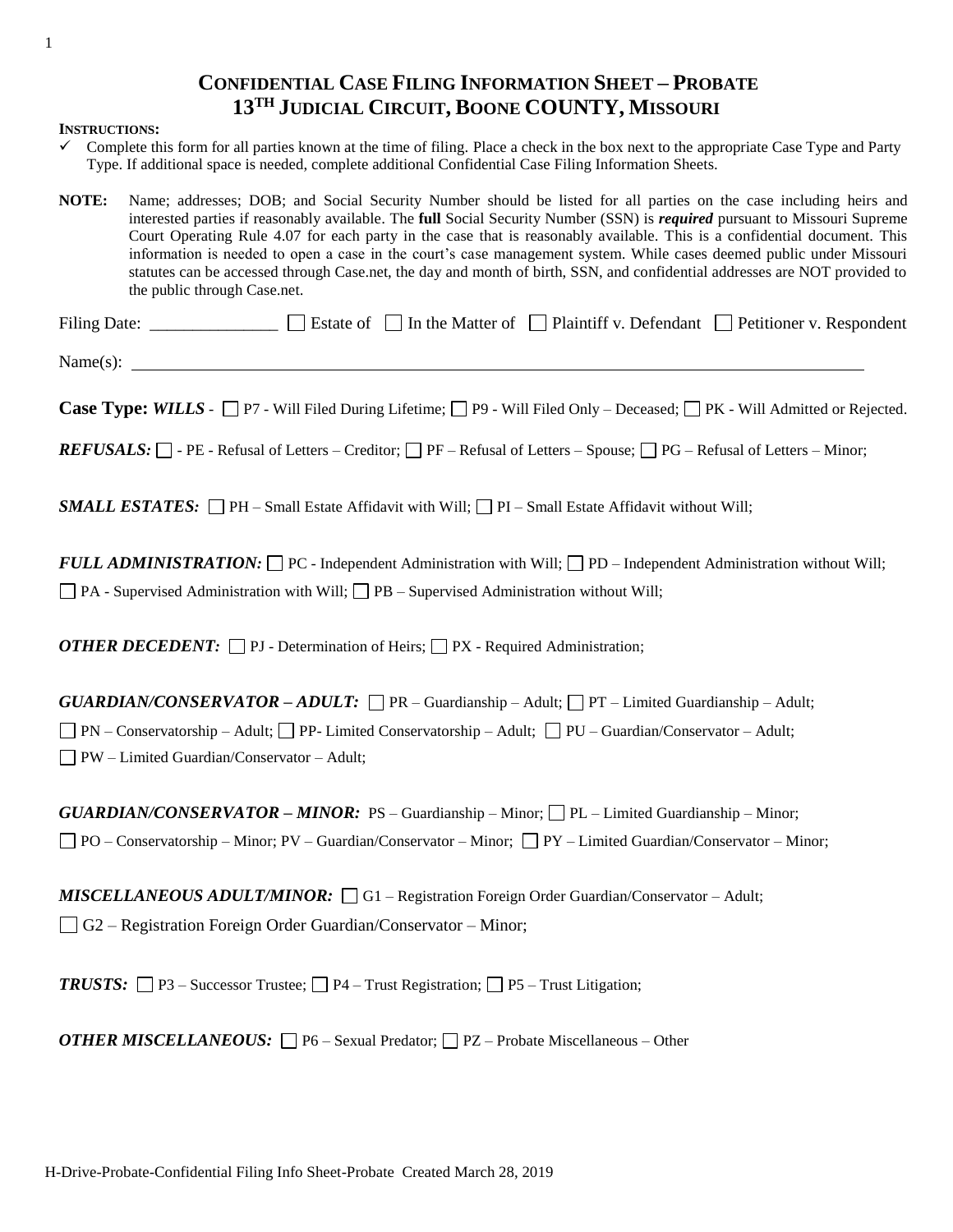2

| <b>Party Type Code:</b> Decedent; D Minor; D Respondent; D Petitioner; D Plaintiff; D Defendant; D Natural Mother;                                                                                                                                                                                                                                      |  |                                   |  |  |  |  |
|---------------------------------------------------------------------------------------------------------------------------------------------------------------------------------------------------------------------------------------------------------------------------------------------------------------------------------------------------------|--|-----------------------------------|--|--|--|--|
| □ Natural Father; □ Spouse; □ Creditor; □ Heir; □ Devisee; □ Interested Party; □ Depositor; □ Designated Resident Agent; □                                                                                                                                                                                                                              |  |                                   |  |  |  |  |
| Trustee; $\Box$ Successor Trustee; $\Box$ Settlor; $\Box$ Grantor; $\Box$ Trustor                                                                                                                                                                                                                                                                       |  |                                   |  |  |  |  |
| Name (if a person): (Last) (Example 2014) (First) (First) (First) (Middle) (Middle)                                                                                                                                                                                                                                                                     |  |                                   |  |  |  |  |
|                                                                                                                                                                                                                                                                                                                                                         |  |                                   |  |  |  |  |
| Address: <u>Address:</u> Address: Address: Address: Address: Address: Address: Address: Address: Address: Address: Address: Address: Address: Address: Address: Address: Address: Address: Address: Address: Address: Address: Addr                                                                                                                     |  |                                   |  |  |  |  |
|                                                                                                                                                                                                                                                                                                                                                         |  |                                   |  |  |  |  |
|                                                                                                                                                                                                                                                                                                                                                         |  |                                   |  |  |  |  |
|                                                                                                                                                                                                                                                                                                                                                         |  |                                   |  |  |  |  |
| <b>Party Type Code</b> : $\Box$ Decedent; $\Box$ Minor; $\Box$ Respondent; $\Box$ Petitioner; $\Box$ Plaintiff; $\Box$ Defendant; $\Box$ Natural Mother;<br>□ Natural Father; □ Spouse; □ Creditor; □ Heir; □ Devisee; □ Interested Party; □ Depositor; □ Designated Resident Agent; □<br>Trustee; □ Successor Trustee; □ Settlor; □ Grantor; □ Trustor |  |                                   |  |  |  |  |
| Name (if a person): (Last) (and a set of contract of contract of contract of contract of contract of contract of contract of contract of contract of contract of contract of contract of contract of contract of contract of c                                                                                                                          |  |                                   |  |  |  |  |
|                                                                                                                                                                                                                                                                                                                                                         |  |                                   |  |  |  |  |
|                                                                                                                                                                                                                                                                                                                                                         |  |                                   |  |  |  |  |
|                                                                                                                                                                                                                                                                                                                                                         |  |                                   |  |  |  |  |
|                                                                                                                                                                                                                                                                                                                                                         |  |                                   |  |  |  |  |
|                                                                                                                                                                                                                                                                                                                                                         |  |                                   |  |  |  |  |
| Party Type Code: O Decedent; O Minor; O Respondent; O Petitioner; O Plaintiff; O Defendant; O Natural Mother;<br>□ Natural Father; □ Spouse; □ Creditor; □ Heir; □ Devisee; □ Interested Party; □ Depositor; □ Designated Resident Agent; □<br>Trustee; □ Successor Trustee; □ Settlor; □ Grantor; □ Trustor                                            |  |                                   |  |  |  |  |
|                                                                                                                                                                                                                                                                                                                                                         |  |                                   |  |  |  |  |
| Name (if a person): (Last) (and a series of the contract of the contract of the contract of the contract of the contract of the contract of the contract of the contract of the contract of the contract of the contract of th                                                                                                                          |  |                                   |  |  |  |  |
|                                                                                                                                                                                                                                                                                                                                                         |  |                                   |  |  |  |  |
|                                                                                                                                                                                                                                                                                                                                                         |  |                                   |  |  |  |  |
|                                                                                                                                                                                                                                                                                                                                                         |  |                                   |  |  |  |  |
|                                                                                                                                                                                                                                                                                                                                                         |  |                                   |  |  |  |  |
|                                                                                                                                                                                                                                                                                                                                                         |  |                                   |  |  |  |  |
| Party Type Code: □ Decedent; □ Minor; □ Respondent; □ Petitioner; □ Plaintiff; □ Defendant; □ Natural Mother;<br>■ Natural Father; ■ Spouse; ■ Creditor; ■ Heir; ■ Devisee; ■ Interested Party; ■ Depositor; ■ Designated Resident Agent; ■<br>Trustee; □ Successor Trustee; □ Settlor; □ Grantor; □ Trustor                                            |  |                                   |  |  |  |  |
| Name (if a person): (Last) (1992) (Middle) (1993) (Middle) (1994) (Middle) (Middle) (Middle) (Middle) (Middle) (1994) (Middle) (1994) (Middle) (1994) (Middle) (1994) (Middle) (1994) (Middle) (1994) (1994) (1994) (1994) (19                                                                                                                          |  |                                   |  |  |  |  |
|                                                                                                                                                                                                                                                                                                                                                         |  |                                   |  |  |  |  |
| Address: <u>Address:</u> Address: Address: Address: Address: Address: Address: Address: Address: Address: Address: Address: Address: Address: Address: Address: Address: Address: Address: Address: Address: Address: Address: Addr                                                                                                                     |  |                                   |  |  |  |  |
|                                                                                                                                                                                                                                                                                                                                                         |  |                                   |  |  |  |  |
|                                                                                                                                                                                                                                                                                                                                                         |  | $SSN: \underline{\hspace{2.5cm}}$ |  |  |  |  |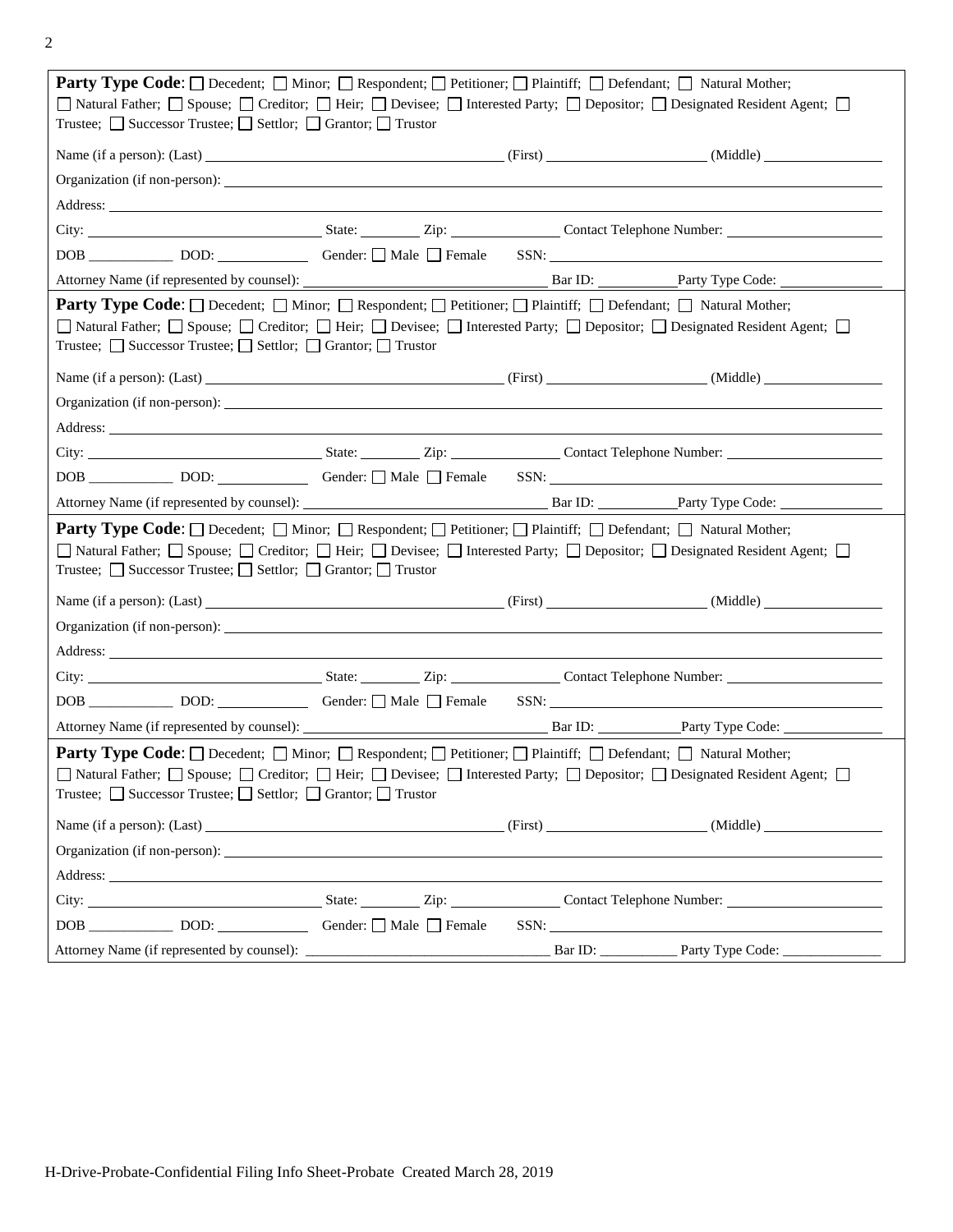3

| <b>Party Type Code:</b> Decedent; D Minor; D Respondent; D Petitioner; D Plaintiff; D Defendant; D Natural Mother;<br>□ Natural Father; □ Spouse; □ Creditor; □ Heir; □ Devisee; □ Interested Party; □ Depositor; □ Designated Resident Agent; □<br>Trustee; $\Box$ Successor Trustee; $\Box$ Settlor; $\Box$ Grantor; $\Box$ Trustor                                      |  |  |                                                                                                                                                                                                                                |  |  |  |
|----------------------------------------------------------------------------------------------------------------------------------------------------------------------------------------------------------------------------------------------------------------------------------------------------------------------------------------------------------------------------|--|--|--------------------------------------------------------------------------------------------------------------------------------------------------------------------------------------------------------------------------------|--|--|--|
|                                                                                                                                                                                                                                                                                                                                                                            |  |  | Name (if a person): (Last) (1992) (Einst) (1994) (First) (First) (1994) (Middle)                                                                                                                                               |  |  |  |
|                                                                                                                                                                                                                                                                                                                                                                            |  |  |                                                                                                                                                                                                                                |  |  |  |
|                                                                                                                                                                                                                                                                                                                                                                            |  |  |                                                                                                                                                                                                                                |  |  |  |
|                                                                                                                                                                                                                                                                                                                                                                            |  |  |                                                                                                                                                                                                                                |  |  |  |
|                                                                                                                                                                                                                                                                                                                                                                            |  |  |                                                                                                                                                                                                                                |  |  |  |
|                                                                                                                                                                                                                                                                                                                                                                            |  |  |                                                                                                                                                                                                                                |  |  |  |
| <b>Party Type Code:</b> Decedent; Minor; Respondent; Petitioner; Plaintiff; Defendant; D Natural Mother;<br>□ Natural Father; □ Spouse; □ Creditor; □ Heir; □ Devisee; □ Interested Party; □ Depositor; □ Designated Resident Agent; □<br>Trustee; □ Successor Trustee; □ Settlor; □ Grantor; □ Trustor                                                                    |  |  |                                                                                                                                                                                                                                |  |  |  |
|                                                                                                                                                                                                                                                                                                                                                                            |  |  | Name (if a person): (Last) (and the contract of the contract of the contract of the contract of the contract of the contract of the contract of the contract of the contract of the contract of the contract of the contract o |  |  |  |
|                                                                                                                                                                                                                                                                                                                                                                            |  |  |                                                                                                                                                                                                                                |  |  |  |
|                                                                                                                                                                                                                                                                                                                                                                            |  |  |                                                                                                                                                                                                                                |  |  |  |
|                                                                                                                                                                                                                                                                                                                                                                            |  |  |                                                                                                                                                                                                                                |  |  |  |
|                                                                                                                                                                                                                                                                                                                                                                            |  |  |                                                                                                                                                                                                                                |  |  |  |
|                                                                                                                                                                                                                                                                                                                                                                            |  |  |                                                                                                                                                                                                                                |  |  |  |
| <b>Party Type Code:</b> Decedent; Minor; Respondent; Petitioner; Plaintiff; Defendant; D Natural Mother;<br>□ Natural Father; □ Spouse; □ Creditor; □ Heir; □ Devisee; □ Interested Party; □ Depositor; □ Designated Resident Agent; □<br>Trustee; □ Successor Trustee; □ Settlor; □ Grantor; □ Trustor                                                                    |  |  |                                                                                                                                                                                                                                |  |  |  |
|                                                                                                                                                                                                                                                                                                                                                                            |  |  | Name (if a person): (Last) (and a series of the contract of the contract of the contract of the contract of the contract of the contract of the contract of the contract of the contract of the contract of the contract of th |  |  |  |
|                                                                                                                                                                                                                                                                                                                                                                            |  |  |                                                                                                                                                                                                                                |  |  |  |
| Address: No. 2016. The Commission of the Commission of the Commission of the Commission of the Commission of the Commission of the Commission of the Commission of the Commission of the Commission of the Commission of the C                                                                                                                                             |  |  |                                                                                                                                                                                                                                |  |  |  |
|                                                                                                                                                                                                                                                                                                                                                                            |  |  |                                                                                                                                                                                                                                |  |  |  |
|                                                                                                                                                                                                                                                                                                                                                                            |  |  |                                                                                                                                                                                                                                |  |  |  |
|                                                                                                                                                                                                                                                                                                                                                                            |  |  |                                                                                                                                                                                                                                |  |  |  |
| <b>Party Type Code:</b> $\Box$ Decedent; $\Box$ Minor; $\Box$ Respondent; $\Box$ Petitioner; $\Box$ Plaintiff; $\Box$ Defendant; $\Box$ Natural Mother;<br>□ Natural Father; □ Spouse; □ Creditor; □ Heir; □ Devisee; □ Interested Party; □ Depositor; □ Designated Resident Agent; □<br>Trustee; $\Box$ Successor Trustee; $\Box$ Settlor; $\Box$ Grantor; $\Box$ Trustor |  |  |                                                                                                                                                                                                                                |  |  |  |
|                                                                                                                                                                                                                                                                                                                                                                            |  |  | Name (if a person): (Last) (and the contract of the contract of the contract of the contract of the contract of the contract of the contract of the contract of the contract of the contract of the contract of the contract o |  |  |  |
|                                                                                                                                                                                                                                                                                                                                                                            |  |  |                                                                                                                                                                                                                                |  |  |  |
| Address: <u>The Community of the Community of the Community of the Community of the Community of the Community of the Community of the Community of the Community of the Community of the Community of the Community of the Comm</u>                                                                                                                                       |  |  |                                                                                                                                                                                                                                |  |  |  |
|                                                                                                                                                                                                                                                                                                                                                                            |  |  |                                                                                                                                                                                                                                |  |  |  |
|                                                                                                                                                                                                                                                                                                                                                                            |  |  | SSN:                                                                                                                                                                                                                           |  |  |  |
|                                                                                                                                                                                                                                                                                                                                                                            |  |  |                                                                                                                                                                                                                                |  |  |  |